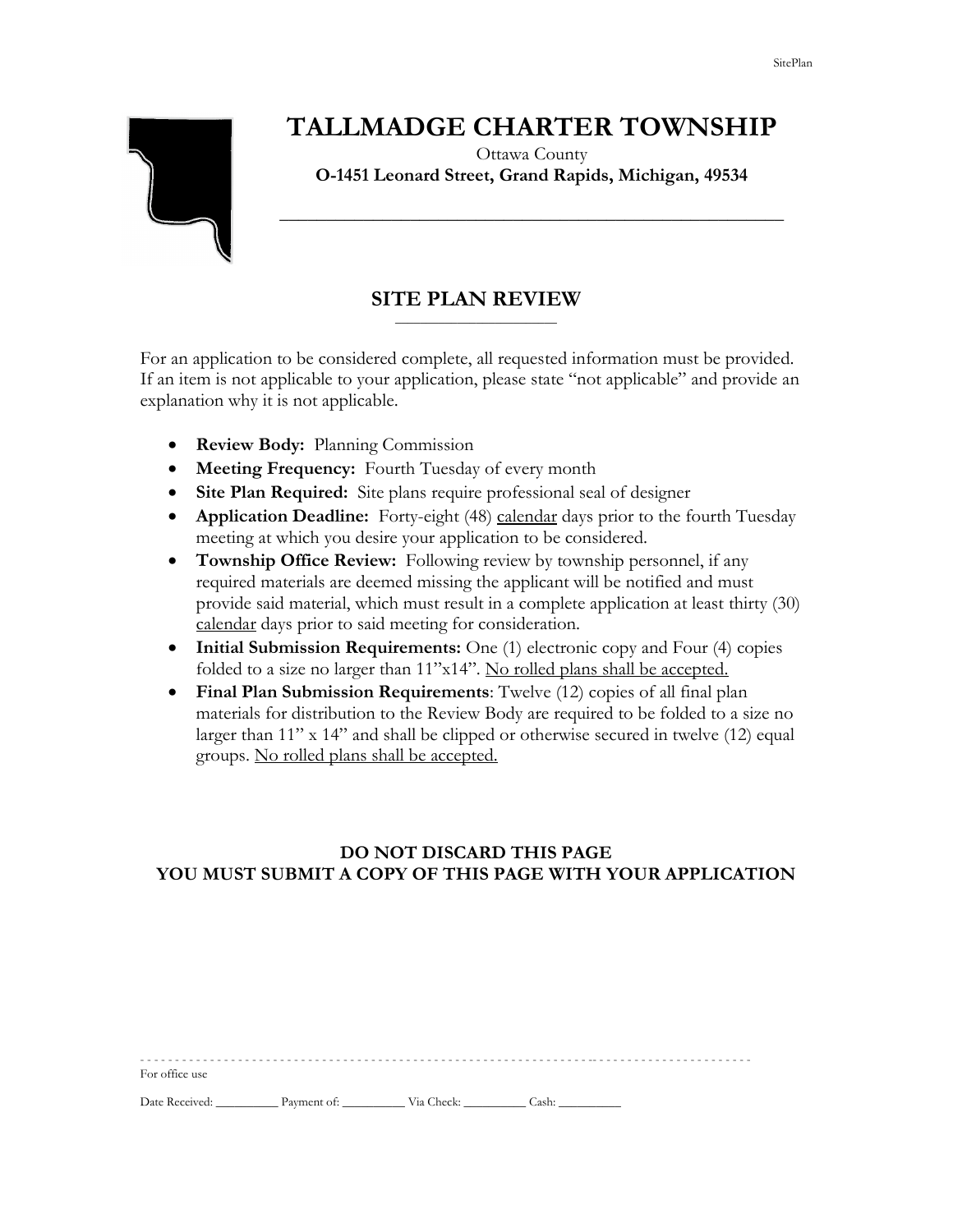

## **TALLMADGE CHARTER TOWNSHIP**

Ottawa County **O-1451 Leonard Street, Grand Rapids, Michigan, 49534**

**\_\_\_\_\_\_\_\_\_\_\_\_\_\_\_\_\_\_\_\_\_\_\_\_\_\_\_\_\_\_\_\_\_\_\_\_\_\_\_\_\_\_\_\_\_\_\_\_\_\_\_\_\_\_**

### **SITE PLAN REVIEW APPLICATION** \_\_\_\_\_\_\_\_\_\_\_\_\_\_\_\_\_\_\_\_\_\_\_\_\_\_\_\_\_\_\_\_\_\_\_\_\_\_\_\_

REQUEST FEE: \$1,000.00

+\$5,000 minimum escrow (Please make separate check from request fee)

### **PROCEDURE:**

| Name of Owners:                                                                                                                                                                        |  |  |  |  |  |
|----------------------------------------------------------------------------------------------------------------------------------------------------------------------------------------|--|--|--|--|--|
|                                                                                                                                                                                        |  |  |  |  |  |
|                                                                                                                                                                                        |  |  |  |  |  |
|                                                                                                                                                                                        |  |  |  |  |  |
| Legal Description: Legal Description:                                                                                                                                                  |  |  |  |  |  |
| ,我们也不能在这里的时候,我们也不能在这里的时候,我们也不能在这里的时候,我们也不能会不能会不能会不能会不能会不能会不能会不能会。<br>第2012章 我们的时候,我们的时候,我们的时候,我们的时候,我们的时候,我们的时候,我们的时候,我们的时候,我们的时候,我们的时候,我们的时候,我们的时候,我                                  |  |  |  |  |  |
| Parcel Size: ______________________________Current Zoning of Property: _____________________________                                                                                   |  |  |  |  |  |
|                                                                                                                                                                                        |  |  |  |  |  |
| Point of Contact Name(POC)*: _ metaphoretical by the township regarding the application *Point of Contact shall be the only person contacted by the township regarding the application |  |  |  |  |  |
| POC Telephone: POC Email: POC Email:                                                                                                                                                   |  |  |  |  |  |

I agree to authorize members of the Planning Commission and representatives from the Zoning or Building Department to enter my property in order to review the particulars of my request.

\_\_\_\_\_\_\_\_\_\_\_\_\_ \_\_\_\_\_\_\_\_\_\_\_\_\_\_\_\_\_\_\_\_\_\_\_\_\_\_\_\_\_\_\_\_\_\_\_\_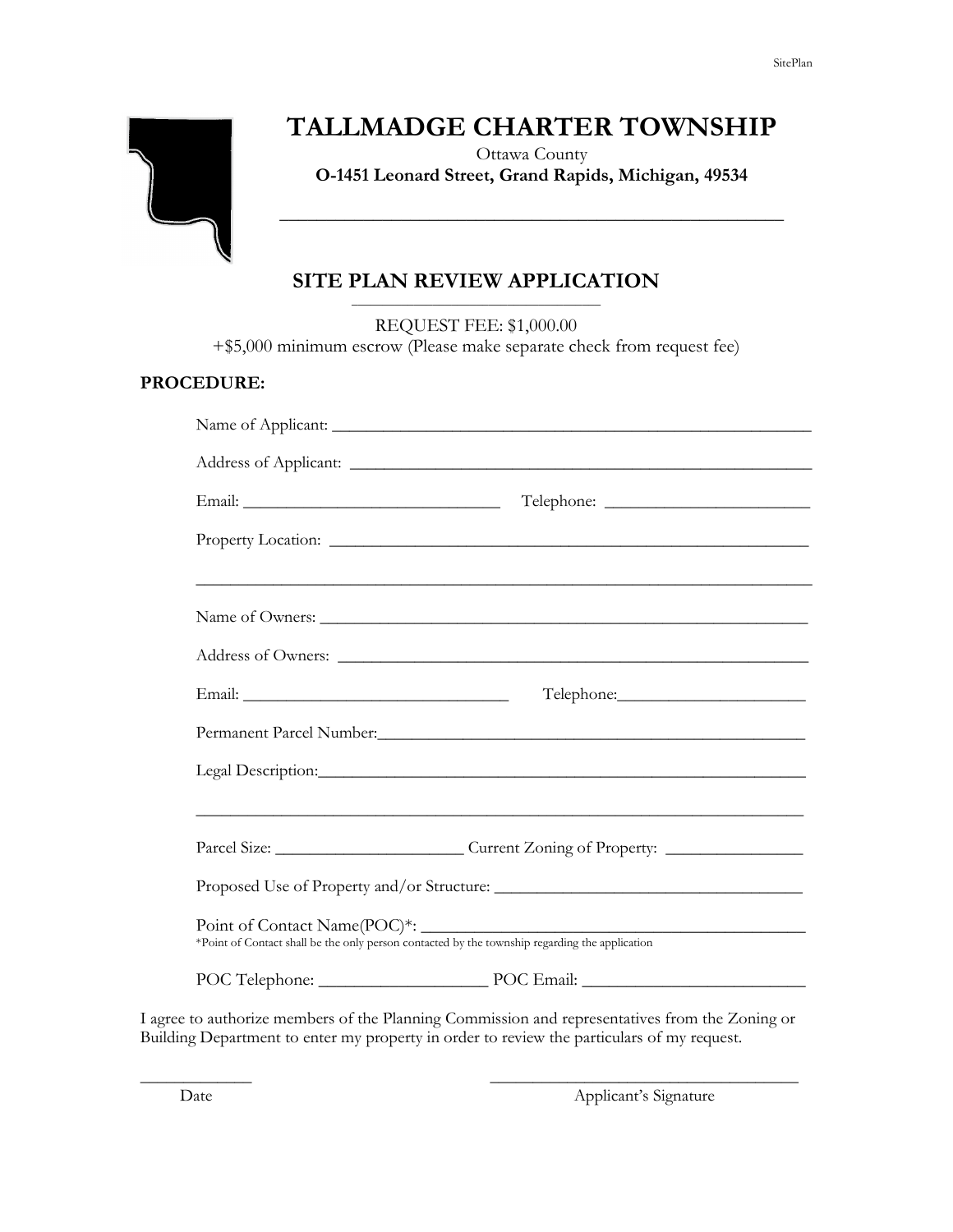### **REQUIRED MATERIALS:**

### **SECTION 18.03 – APPLICATION PROCEDURE.**

- (a) 5. Project description, including number of structures and dwelling units, square footage of each building, number of parking spaces, estimated number of employees, and any unique features of the site or proposed development.
	- 6. Area of the parcel in acres, excluding road right-or-ways.

**SECTION 18.04 – SITE PLAN CONTENT.** Each site plan submitted for review under this chapter shall be drawn at a minimum scale of 1" = 200 and shall contain the following information:

- (a) Name of development and general location sketch showing major thoroughfares and site location.
- (b) Name, address and phone number of site owner(s), developer and designer, including professional seal of designer.
- (c) North arrow, scale, and date of original drawing and any revisions.
- (d) The area of the site in square feet and acres, excluding all existing and proposed rights-of-way. Property lines, dimensions, and building setback distances and dimensions of all structures and lot lines within one hundred (100) feet of the site shall also be indicated. If the parcel is a part of a larger parcel, boundaries of the total land holding shall be shown.
- (f) Existing zoning of the site and all adjacent properties.
- (g) Existing and proposed topographic elevations at two (2) foot intervals on the site and to a distance of ten (10) feet outside the boundary lines of the site. Ground elevations of all existing buildings, drives and parking lots, and any unusual surface conditions shall be provided.
- (h) Direction of storm water drainage and indication as to how storm water runoff will be handled.
- (i) Location of existing and proposed buildings; their intended use; the length, width and height of each building; and the square footage of each building.
- (j) Location of abutting streets, existing and proposed rights-of-way, service drives, curb cuts, and access easements serving the site, as well as driveways opposite the site and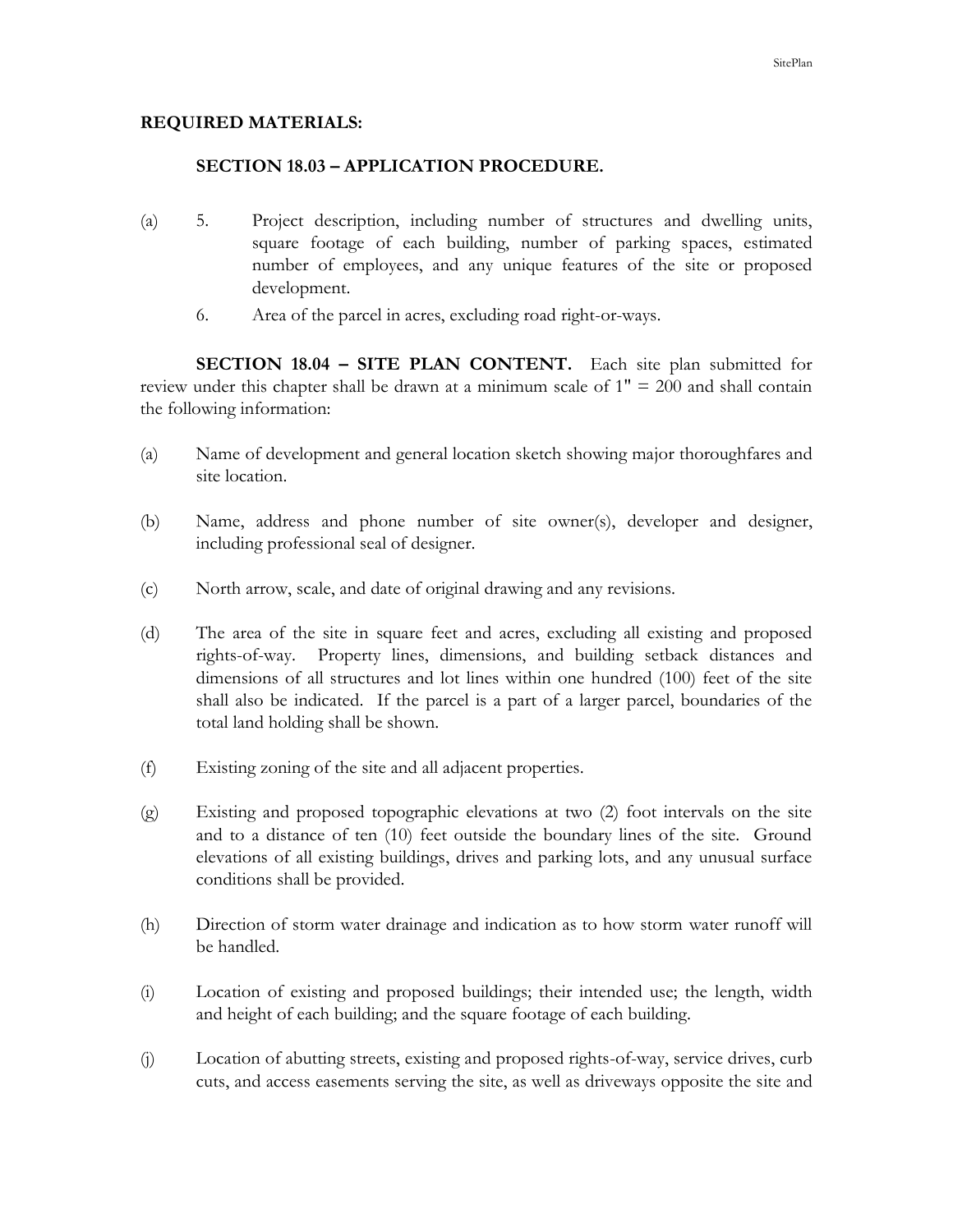all driveways within one hundred (100) feet of the site. The centerline of road rightsof-way shall be shown.

- (k) Location and size of all water and sanitary sewer lines, storm drainage lines, fire hydrants, catch basins, septic tanks and drainfields and utility easements.
- (l) Proposed parking areas and access drives, showing the number and size of spaces, aisles, loading areas, and handicapped access ramps. Also, the method of surfacing such areas shall be noted.
- (m) Location of all sidewalks, bike paths, and other pathways.
- (n) Location and size of any walls, fences, greenbelts, or other screening provisions.
- (o) Landscape plan indicating type and size of all plant material, including all areas to be sod or seeded for grass. Provide cross sections of all berms.
- (p) Location and type of significant existing vegetation, water courses, and water bodies including county drains and manmade surface drainage ways, floodplains, and wetlands. Vegetation which is to be retained on the site shall be illustrated.
- (q) Building floor plans and architectural wall elevations. The height of all buildings or structures shall be indicated.
- (r) Location of all proposed accessory structures, including outdoor lighting fixtures, flagpoles, storage sheds, transformers, dumpsters or trash removal areas or devices, signs, and existing and proposed utility poles. Indicate screening for trash receptacles.
- (s) Location of all outdoor storage areas for materials and the manner in which materials shall be screened or covered.
- (t) Location and specifications for any existing or proposed above or below ground storage facilities for any chemicals, salts, flammable materials, or hazardous materials as well as any containment structures or clear zones required by this Ordinance or other state or federal agencies.
- (u) If phased construction is to be used, each phase must be noted and each phase must stand on its own.
- (v) Notation of any variances or conditional use permits which are required, any legal non-conforming uses or structures, and any State or Federal permits which have been secured or may be necessary to secure.